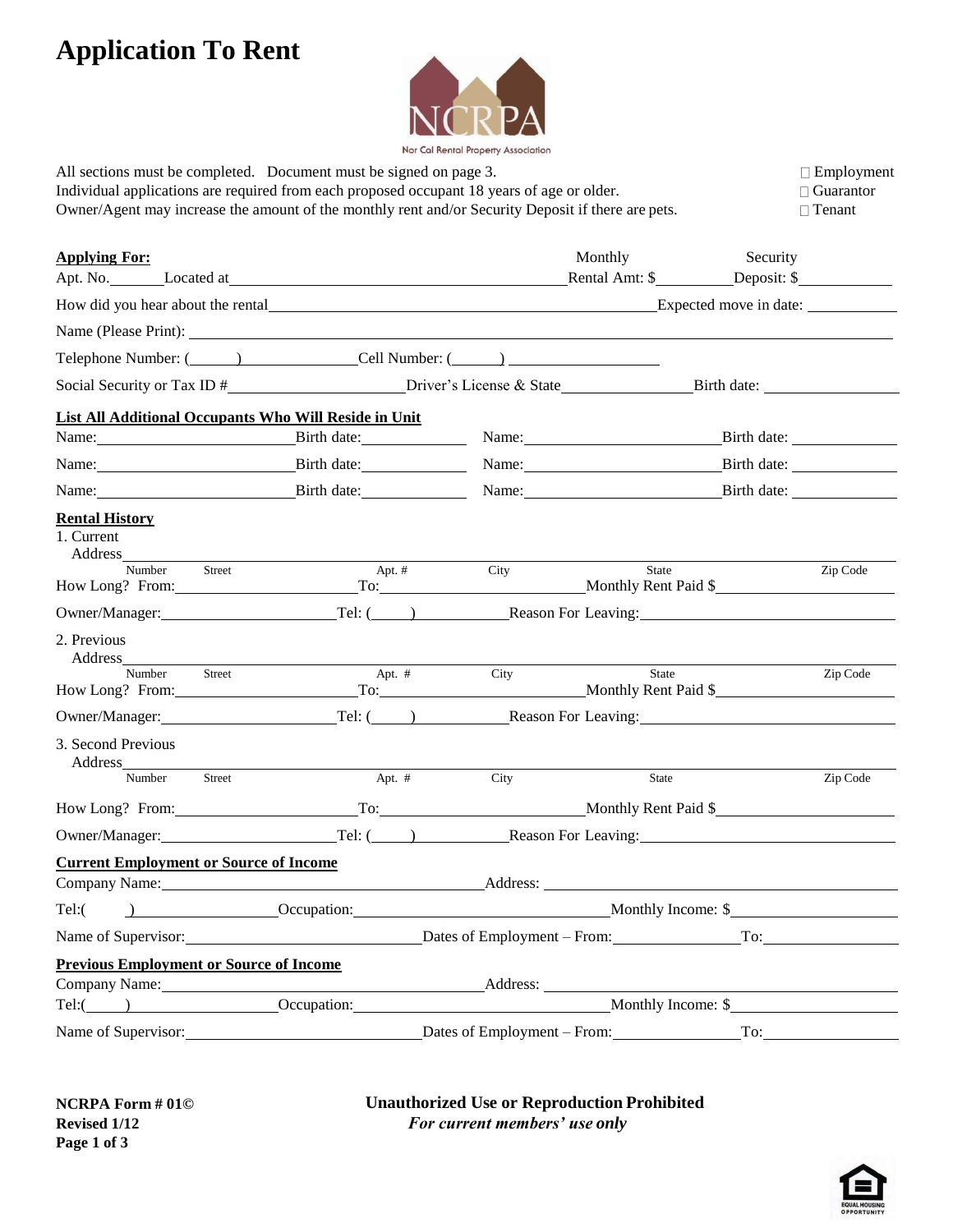

## **Other Additional Information**

|                                                                         |                                                       | 1. Have you ever had credit problems? $\Box$ Yes $\Box$ No                                                             |                       |                                                                                                                                                                                                                                |                                                                                                                                                                                                                                           |  |  |  |
|-------------------------------------------------------------------------|-------------------------------------------------------|------------------------------------------------------------------------------------------------------------------------|-----------------------|--------------------------------------------------------------------------------------------------------------------------------------------------------------------------------------------------------------------------------|-------------------------------------------------------------------------------------------------------------------------------------------------------------------------------------------------------------------------------------------|--|--|--|
|                                                                         |                                                       | 2. Have you ever been asked to move for non-payment of rent or for any other reason? $\Box$ Yes $\Box$ No              |                       |                                                                                                                                                                                                                                |                                                                                                                                                                                                                                           |  |  |  |
|                                                                         |                                                       | 3. Have you ever filed for bankruptcy? $\Box$ Yes, No If Yes, how long ago?                                            |                       |                                                                                                                                                                                                                                |                                                                                                                                                                                                                                           |  |  |  |
|                                                                         |                                                       | 4. Have you ever been convicted of a crime? $\Box$ Yes No If yes, what                                                 | When? $\qquad \qquad$ |                                                                                                                                                                                                                                |                                                                                                                                                                                                                                           |  |  |  |
|                                                                         |                                                       | 5. Do you have pets? $\square$ Yes $\square$ No If yes, a separate application is required for each animal.            |                       |                                                                                                                                                                                                                                |                                                                                                                                                                                                                                           |  |  |  |
|                                                                         |                                                       | 6. Will you be using any water-filled furniture, including aquariums, in your residence? $\Box$ Yes $\Box$ No          |                       |                                                                                                                                                                                                                                |                                                                                                                                                                                                                                           |  |  |  |
|                                                                         |                                                       | 7. Have you ever used any other names? $\rightarrow$ Yes <sub>1</sub> No. If yes, list other names used: $\rightarrow$ |                       |                                                                                                                                                                                                                                |                                                                                                                                                                                                                                           |  |  |  |
|                                                                         |                                                       | 8. Do you receive income other than salar $\sqrt{2}$ $\frac{1}{2}$ $\sqrt{2}$ Ro.                                      |                       |                                                                                                                                                                                                                                |                                                                                                                                                                                                                                           |  |  |  |
|                                                                         | If yes, source:                                       |                                                                                                                        |                       | Monthly Amt: \$<br>Monthly Amt. \$                                                                                                                                                                                             |                                                                                                                                                                                                                                           |  |  |  |
| 9. Are there any smokers in your household? $\Box$ Yes $\Box$ No $\Box$ |                                                       |                                                                                                                        |                       |                                                                                                                                                                                                                                |                                                                                                                                                                                                                                           |  |  |  |
|                                                                         |                                                       | $\Box$                                                                                                                 |                       |                                                                                                                                                                                                                                |                                                                                                                                                                                                                                           |  |  |  |
|                                                                         |                                                       |                                                                                                                        |                       | Banking Information (Routing numbers are the first 9 digits on the lower left corner of preprinted checks)                                                                                                                     |                                                                                                                                                                                                                                           |  |  |  |
|                                                                         |                                                       | Name of Bank/S&L/Credit Union: Branch or Address: Branch or Address:                                                   |                       |                                                                                                                                                                                                                                |                                                                                                                                                                                                                                           |  |  |  |
|                                                                         |                                                       | Checking, Bank Routing #<br>Savings Bank Routing #<br>Noting #                                                         |                       |                                                                                                                                                                                                                                |                                                                                                                                                                                                                                           |  |  |  |
|                                                                         |                                                       | Name of Bank/S&L/Credit Union: Branch or Address:                                                                      |                       |                                                                                                                                                                                                                                |                                                                                                                                                                                                                                           |  |  |  |
|                                                                         | Checking, Bank Routing # Savings Bank Routing #       |                                                                                                                        |                       |                                                                                                                                                                                                                                |                                                                                                                                                                                                                                           |  |  |  |
|                                                                         |                                                       | <b>Credit References (Credit Cards/Car Payments or Other Loans)</b>                                                    |                       |                                                                                                                                                                                                                                |                                                                                                                                                                                                                                           |  |  |  |
|                                                                         |                                                       |                                                                                                                        |                       | Company Name: Name and South Address/City Address/City Address/City Address City Address City Address 2014                                                                                                                     |                                                                                                                                                                                                                                           |  |  |  |
|                                                                         |                                                       |                                                                                                                        |                       |                                                                                                                                                                                                                                |                                                                                                                                                                                                                                           |  |  |  |
|                                                                         |                                                       |                                                                                                                        |                       | Company Name: Address/City Address/City                                                                                                                                                                                        |                                                                                                                                                                                                                                           |  |  |  |
|                                                                         |                                                       |                                                                                                                        |                       |                                                                                                                                                                                                                                |                                                                                                                                                                                                                                           |  |  |  |
|                                                                         |                                                       |                                                                                                                        |                       | Company Name: Address/City Address/City Address/City Address/City Address Address Address Address Address Address Address Address Address Address Address Address Address Address Address Address Address Address Address Addr |                                                                                                                                                                                                                                           |  |  |  |
|                                                                         |                                                       |                                                                                                                        |                       |                                                                                                                                                                                                                                | Account # <u>Nonthly Payment: \$</u> <b>Present Balance: \$ <b>Monthly Payment: \$ Monthly Payment: \$ Monthly Payment: \$ Monthly Payment: \$ Monthly Payment: \$ Monthly Payment: \$ Monthly Payment: \$ Monthly Payment: \$ Mo</b></b> |  |  |  |
|                                                                         | <b>Personal References (Not Related To Applicant)</b> |                                                                                                                        |                       |                                                                                                                                                                                                                                |                                                                                                                                                                                                                                           |  |  |  |
|                                                                         |                                                       |                                                                                                                        |                       |                                                                                                                                                                                                                                |                                                                                                                                                                                                                                           |  |  |  |
|                                                                         |                                                       |                                                                                                                        |                       | Tel: Length of Time Known: Relationship Relationship                                                                                                                                                                           |                                                                                                                                                                                                                                           |  |  |  |
|                                                                         |                                                       |                                                                                                                        |                       | Name: Address/City Address/City                                                                                                                                                                                                |                                                                                                                                                                                                                                           |  |  |  |
|                                                                         |                                                       |                                                                                                                        |                       | Tel: Length of Time Known: Relationship                                                                                                                                                                                        |                                                                                                                                                                                                                                           |  |  |  |
| <b>Emergency Contact</b>                                                |                                                       |                                                                                                                        |                       |                                                                                                                                                                                                                                |                                                                                                                                                                                                                                           |  |  |  |
|                                                                         | Name: Relationship: Relationship:<br>$Tel:$ (         |                                                                                                                        |                       |                                                                                                                                                                                                                                |                                                                                                                                                                                                                                           |  |  |  |
|                                                                         |                                                       |                                                                                                                        |                       |                                                                                                                                                                                                                                |                                                                                                                                                                                                                                           |  |  |  |
|                                                                         | <b>Vehicles (Trucks, Vans, Motorcycles)</b>           |                                                                                                                        |                       |                                                                                                                                                                                                                                |                                                                                                                                                                                                                                           |  |  |  |
|                                                                         | Year: Make: Make:                                     |                                                                                                                        |                       |                                                                                                                                                                                                                                |                                                                                                                                                                                                                                           |  |  |  |
|                                                                         |                                                       |                                                                                                                        |                       | Year: Make: Model: Color: License # State: State:                                                                                                                                                                              |                                                                                                                                                                                                                                           |  |  |  |
|                                                                         | Year: Make:                                           |                                                                                                                        |                       | Model: Color: License #                                                                                                                                                                                                        | State:                                                                                                                                                                                                                                    |  |  |  |

**NCRPA Form # 01© Revised 1/12 Page 2 of 3**

**Unauthorized Use or Reproduction Prohibited** *For current members' use only*